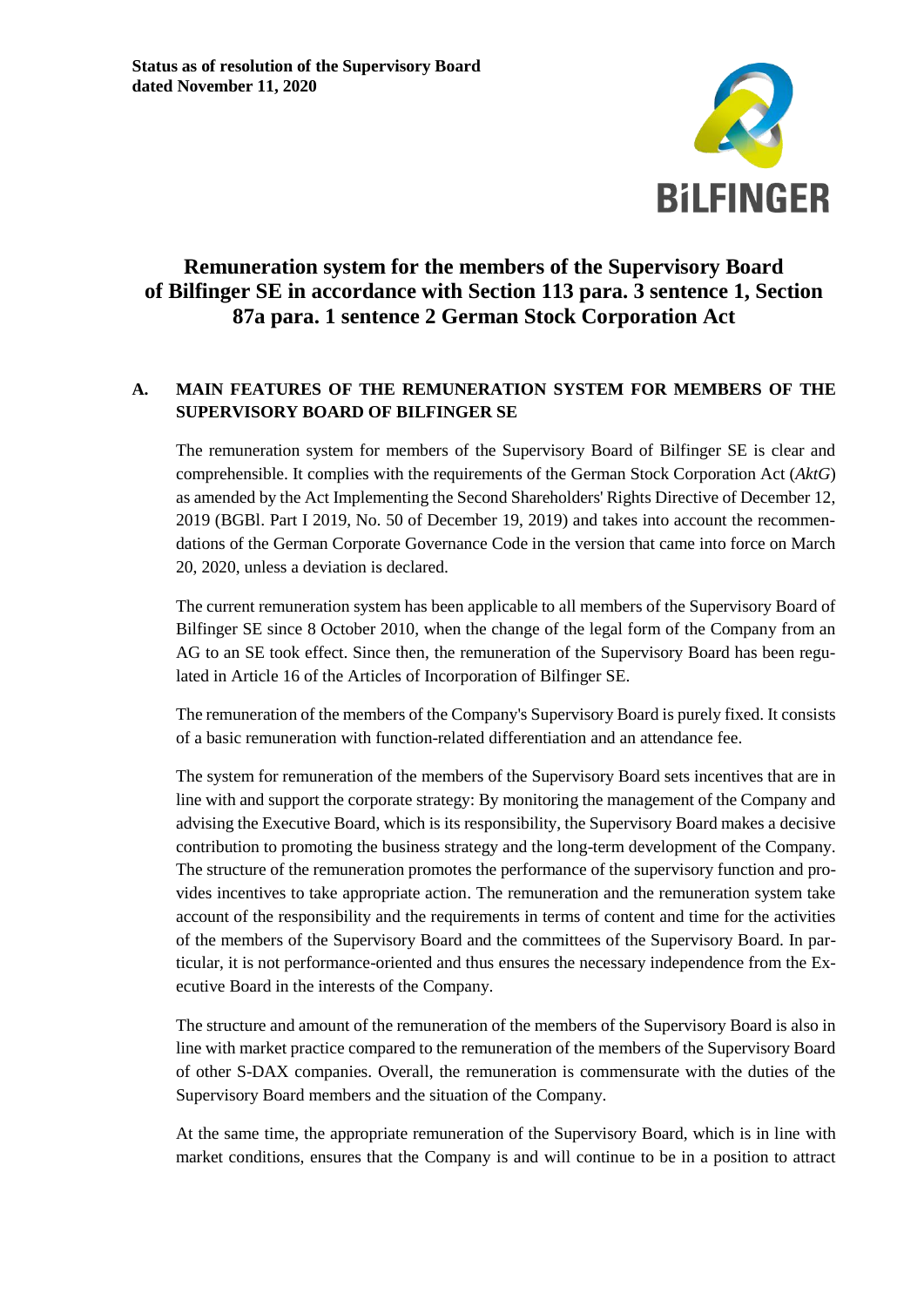qualified candidates for membership of the Supervisory Board of Bilfinger SE; in this way, the remuneration of the Supervisory Board also contributes to promoting the business strategy and the long-term development of the Company.

#### **B. THE REMUNERATION SYSTEM IN DETAIL**

The remuneration of the members of the Supervisory Board of Bilfinger SE consists exclusively of fixed remuneration. This supports the advice and monitoring by the Supervisory Board with regard to sustainable corporate development and is in line with suggestion G. 18 sentence 1 of the German Corporate Governance Code in the version dated December 16, 2019. A pure fixed remuneration with function and expense-related components is particularly suitable for strengthening the independence of the members of the Supervisory Board. A variable or otherwise sharebased remuneration component is not envisaged for members of the Supervisory Board of Bilfinger SE.

#### **I. Compensation components**

All members of the Supervisory Board each receive a fixed annual basic remuneration of EUR 70,000.00. For the Chairman and Deputy Chairman of the Supervisory Board and the Chairman and member of one of the committees, with the exception of the Nomination Committee, an increased remuneration is provided for in order to take account of the additional time and effort required to perform and assume responsibility for such functions. The Chairman of the Supervisory Board receives two and a half times the annual basic remuneration, the Deputy Chairman of the Supervisory Board and the Chairmen of the committees, with the exception of the Nomination Committee, receive twice this amount. The members of the committees, with the exception of the Nomination Committee, receive one and a half times the annual basic remuneration. If a member of the Supervisory Board performs several of the functions listed above, he or she is only entitled to the highest basic remuneration increased by the respective function once.

The corresponding basic remuneration is granted each financial year. For members of the Supervisory Board who are only on the Supervisory Board for part of the fiscal year, the remuneration is granted pro rata temporis. The same applies to the function-related increase in remuneration for the Chairman of the Supervisory Board and his Deputy Chairman as well as to the increase in remuneration for membership and chairmanship of a Supervisory Board committee (with the exception of the Nomination Committee) if the corresponding function is only performed for part of the financial year.

In addition to the fixed basic remuneration, the members of the Supervisory Board receive an attendance fee of EUR 500.00 for each meeting of the Supervisory Board and its committees in which they personally attend in full or in part – this includes participation by telephone or video conference. It is understood that an attendance fee is payable if the member of the Supervisory Board attends at least half of the respective meeting. The total remuneration for a financial year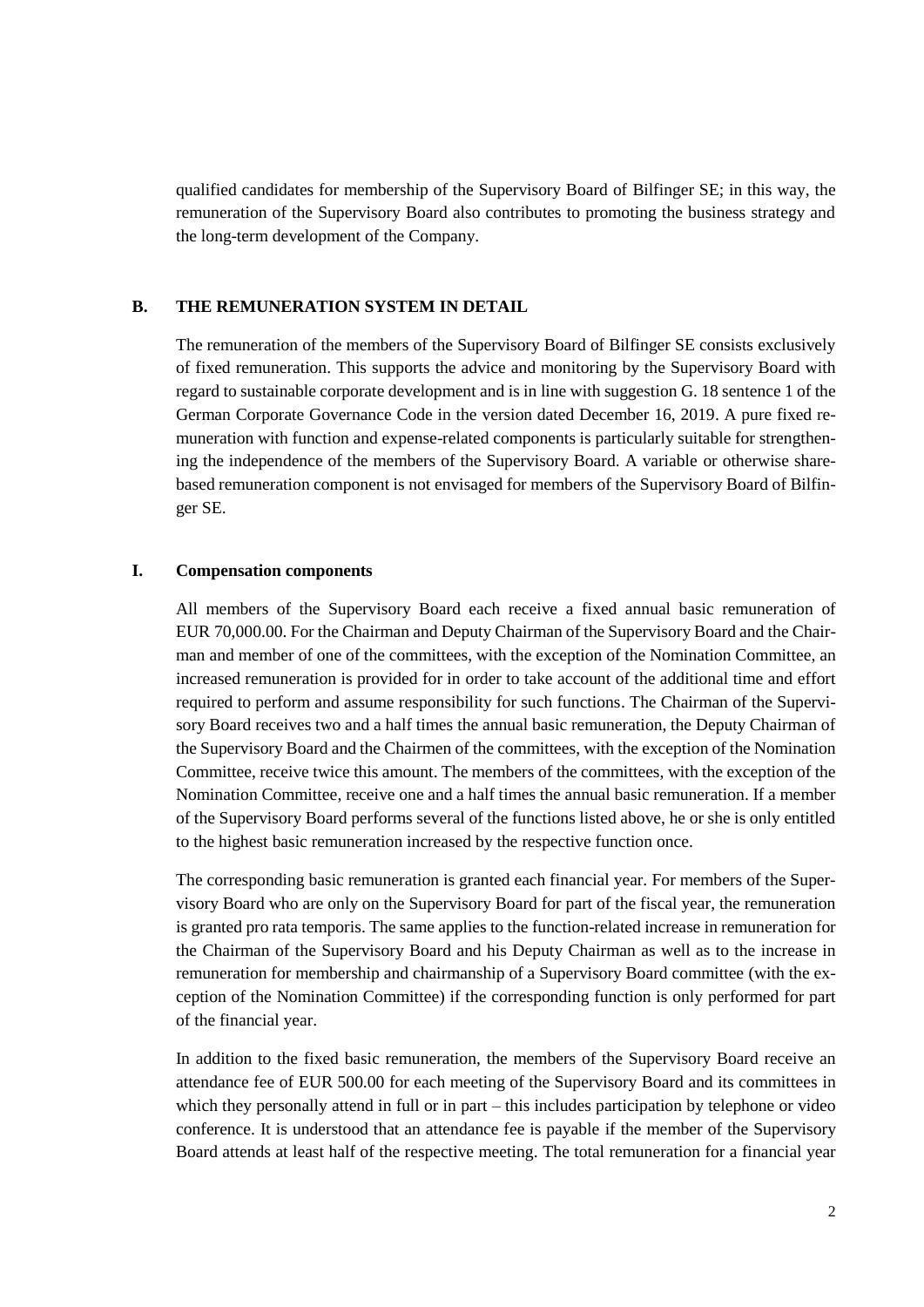is due and payable to the members of the Supervisory Board retrospectively annually after the Annual General Meeting that is presented the annual financial statements for the financial year in question. In addition, members resident in the Federal Republic of Germany are also reimbursed for the value-added tax payable on their total remuneration and paid out with the corresponding total remuneration.

No other remuneration components, including in the broader sense, are provided for members of the Supervisory Board.

Remuneration or benefits for services rendered personally that go beyond or are outside the scope of the Supervisory Board, such as separate consulting and agency services, are not included in the remuneration of the Supervisory Board. Insofar as such services are permitted under the statutory provisions and the requirements of case law, they require a separate contractual arrangement, which must be approved in advance by the Supervisory Board.

In addition to their remuneration, the members of the Supervisory Board are reimbursed by Bilfinger SE for their actual expenses and costs incurred or the Company assumes the corresponding costs. Expenses and costs include travel expenses and other individual settlements of expenses incurred in connection with the exercise of duties on the Supervisory Board in the interests of Bilfinger SE, insofar as these are reasonable and could be deemed necessary. The reimbursement of expenses to the members of the Supervisory Board is made on a case-by-case basis based on the settlement by the members of the Supervisory Board.

The Company also includes the members of the Supervisory Board in the coverage of the D&O insurance of Bilfinger SE.

### **II. Procedure for reviewing and amending the remuneration of the Supervisory Board and the remuneration system**

If the Executive Board and the Supervisory Board see reason for a change in the remuneration of the Supervisory Board, they submit a proposal to the Annual General Meeting for a changed remuneration system or a changed level of remuneration and for a corresponding amendment to Article 16 of the Articles of Incorporation. In accordance with Section 113 para. 3 AktG, the annual general meeting of Bilfinger SE must adopt a resolution on the remuneration of the Supervisory Board at least every four years (also irrespective of any change), whereby a merely confirmatory resolution is also permissible. For the purpose of this submission to the Annual General Meeting, the amount of remuneration and the remuneration system for the Supervisory Board are subject to regular and timely review by the Executive Board and the Supervisory Board at their discretion. In particular, the following are considered to be key factors in the review: the time taken by members of the Supervisory Board, their responsibilities and the development of Supervisory Board remuneration at other, comparable companies (such as the development of Supervisory Board remuneration at SDAX companies), changes in the corporate environment, the overall economic situation and strategy of the Company, as well as changes and trends in national and